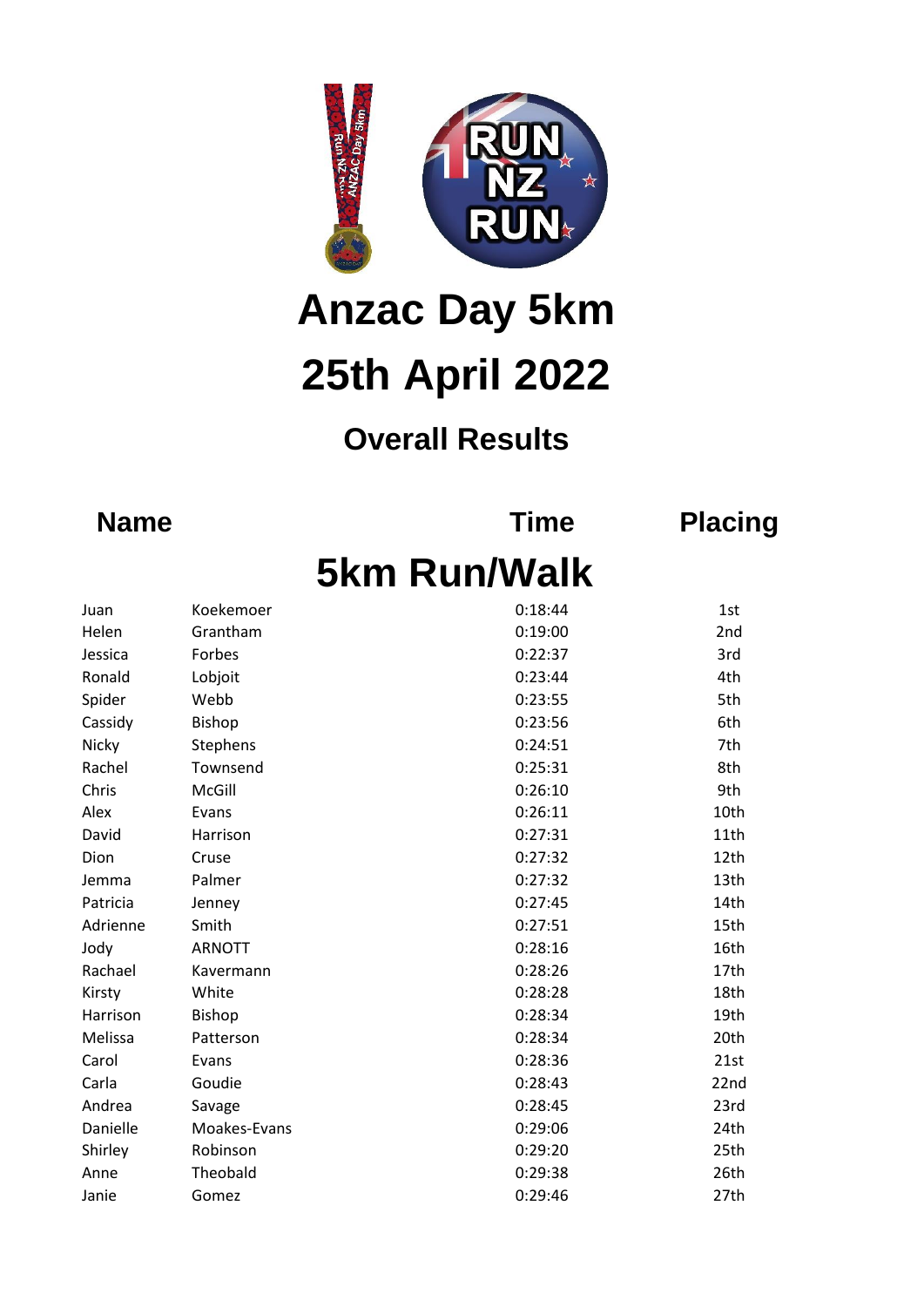| Kirsteen                    | Day             | 0:29:48 | 28th |
|-----------------------------|-----------------|---------|------|
| Leah                        | <b>Trass</b>    | 0:30:16 | 29th |
| Clarke                      | Smith           | 0:30:30 | 30th |
| Paul                        | Copplestone     | 0:30:41 | 31st |
| Dane                        | Tauti           | 0:31:01 | 32nd |
| Hannah                      | Little          | 0:31:07 | 33rd |
| Keegan                      | Kokke           | 0:31:12 | 34th |
| Helen                       | Tate            | 0:31:25 | 35th |
| Michelle                    | de la Rey       | 0:31:26 | 36th |
| Alicia                      | Wilson          | 0:31:35 | 37th |
| Casey                       | Young           | 0:31:38 | 38th |
| Kelly                       | Taylor          | 0:31:57 | 39th |
| Rachael                     | Kavermann       | 0:32:10 | 40th |
| Lucy                        | Bishop          | 0:32:57 | 41st |
| Jason                       | Donald          | 0:33:00 | 42nd |
| Angie                       | Carter          | 0:33:02 | 43rd |
| Bryn                        | Carter          | 0:33:02 | 44th |
| Ray                         | Freeman         | 0:33:16 | 45th |
| Mark                        | Koopal          | 0:33:19 | 46th |
| Harley                      | Fletcher        | 0:33:23 | 47th |
| Chelsea                     | Prince          | 0:33:29 | 48th |
| Erica                       | Sharr           | 0:33:29 | 49th |
| Clare                       | Fleming         | 0:33:31 | 50th |
| <b>Tessa Coombs (Coombs</b> |                 | 0:33:44 | 51st |
| Rhys                        | Evans           | 0:33:51 | 52nd |
| Santiago                    | Segui           | 0:34:05 | 53rd |
| Mahsa                       | <b>McCauley</b> | 0:34:20 | 54th |
| Danielle                    | Moakes-Evans    | 0:34:51 | 55th |
| Deb                         |                 |         | 56th |
|                             | McFadyen        | 0:34:52 | 57th |
| Jenny                       | Frazer          | 0:35:02 |      |
| Helen                       | Ouwehand        | 0:35:18 | 58th |
| Elyse                       | Wallace         | 0:35:23 | 59th |
| Jan                         | Robinson        | 0:35:24 | 60th |
| Kat                         | Galbraith       | 0:35:31 | 61st |
| Tahnee                      | Ogilvy          | 0:35:42 | 62nd |
| Karen                       | Russell         | 0:35:54 | 63rd |
| Helen                       | Moore           | 0:35:55 | 64th |
| Michelle                    | Lawson          | 0:36:12 | 65th |
| Nathan                      | Daley           | 0:36:16 | 66th |
| Kelly                       | Daley           | 0:36:17 | 67th |
| Charlotte                   | Murphy          | 0:36:25 | 68th |
| Estaria                     | Spencer         | 0:36:29 | 69th |
| Tammy                       | Winter          | 0:37:00 | 70th |
| Kevin                       | <b>Barker</b>   | 0:37:02 | 71st |
| Oxana                       | Savchenkova     | 0:37:05 | 72nd |
| Annabel                     | Lush            | 0:37:12 | 73rd |
| Donna                       | Coghlan         | 0:37:14 | 74th |
| Helen                       | Ouwehand        | 0:37:14 | 75th |
| Diane                       | Povey           | 0:37:36 | 76th |
| Dave                        | Bell            | 0:37:43 | 77th |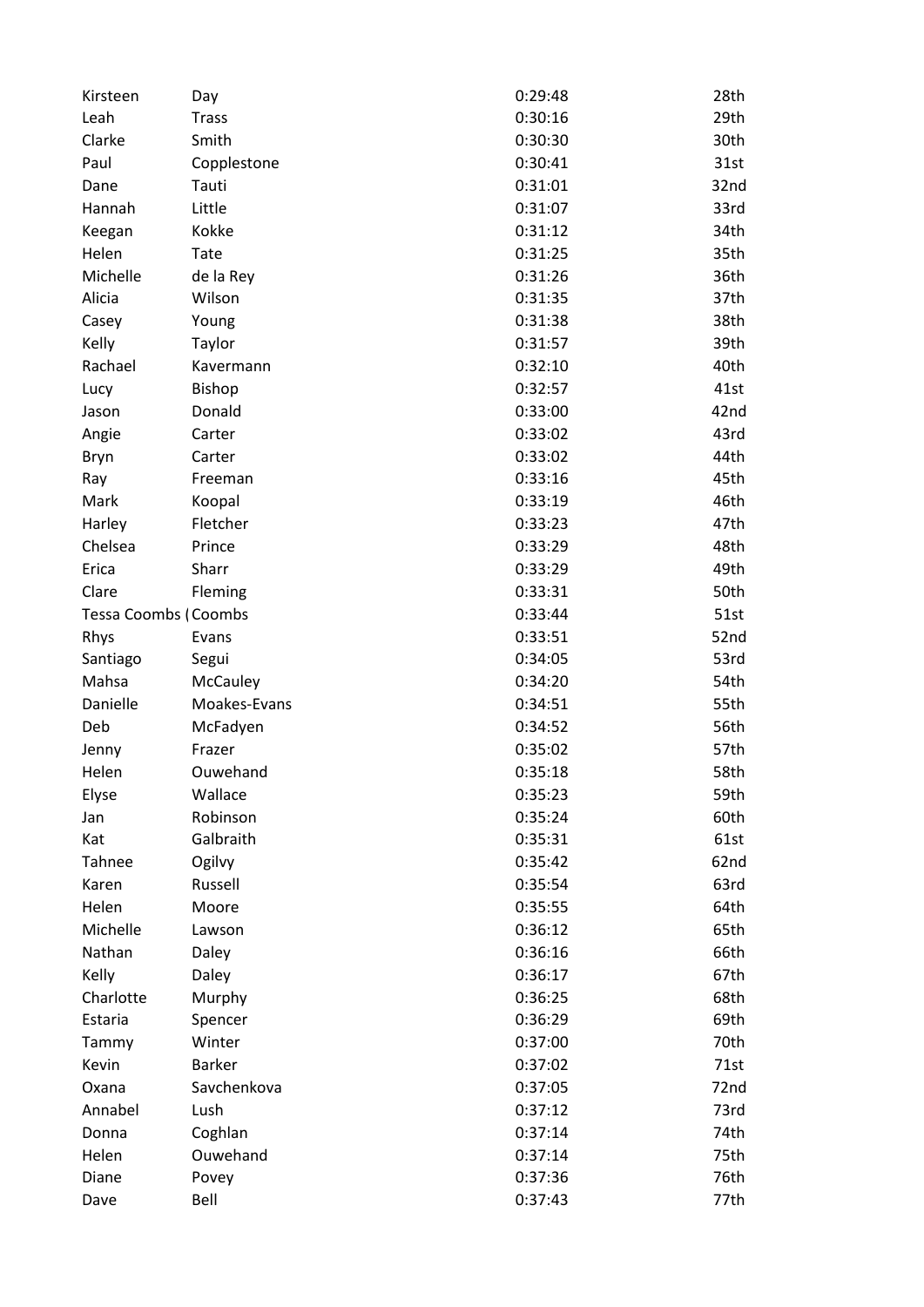| Kim                        | Pastars       | 0:38:04 | 78th              |
|----------------------------|---------------|---------|-------------------|
| Mark                       | Harrop        | 0:38:10 | 79th              |
| Natalie                    | Maxted        | 0:38:11 | 80th              |
| Francina                   | Gomes         | 0:38:15 | 81st              |
| Tanya                      | Coles         | 0:38:39 | 82nd              |
| Annabel                    | Lush          | 0:38:39 | 83rd              |
| Aisling                    | Fahey         | 0:38:41 | 84th              |
| Valerie                    | Cleverley     | 0:39:14 | 85th              |
| Preveen                    | Singh         | 0:39:25 | 86th              |
| Bex                        | Bennett       | 0:40:56 | 87th              |
| Nicola                     | Smith         | 0:41:00 | 88th              |
| Carianne                   | Keane         | 0:41:08 | 89th              |
| Kat                        | Keelan        | 0:41:09 | 90th              |
| Wendy                      | Mcgrannachan  | 0:41:41 | 91st              |
| Maddi                      | McGrannachan  | 0:41:45 | 92nd              |
| Minnie                     | Lu            | 0:42:15 | 93rd              |
| Sharyn                     | <b>Berg</b>   | 0:42:15 | 94th              |
| Shandra                    | Mackie        | 0:42:45 | 95th              |
| Sue                        | Crozier       | 0:43:02 | 96th              |
| Yvette                     | Tucker        | 0:43:19 | 97th              |
| Katrina                    | McKinlay      | 0:43:20 | 98th              |
| Juliette                   | Miller        | 0:43:25 | 99th              |
| Megan                      | Doran         | 0:43:43 | 100th             |
| Nastassia                  | Te Riini      | 0:44:42 | 101st             |
| Joanie                     | Erasmus       | 0:45:00 | 102 <sub>nd</sub> |
| Steve                      | Derig         | 0:45:00 | 103rd             |
|                            |               | 0:45:19 | 104th             |
| Lorna                      | Phillips      |         |                   |
| Robyn                      | Arnold        | 0:45:28 | 105th             |
| Kwok Kei Kevin Wong        | Hochmann      | 0:45:37 | 106th             |
| Harald                     |               | 0:45:48 | 107th             |
| Luzette                    | Van der Merwe | 0:46:00 | 108th             |
| Richard                    | George        | 0:46:13 | 109th             |
| Dianne                     | Neal          | 0:46:28 | 110th             |
| Karen                      | Lloyd         | 0:46:50 | 111th             |
| Kristal Precious Guillermo |               | 0:46:56 | 112th             |
| Dianne                     | Woudberg      | 0:47:00 | 113th             |
| Lesley                     | Cook          | 0:47:18 | 114th             |
| L                          | Buchanan      | 0:47:19 | 115th             |
| <b>Brian</b>               | caulfield     | 0:47:27 | 116th             |
| tina                       | caulfield     | 0:47:27 | 117th             |
| Katie                      | <b>Brice</b>  | 0:47:30 | 118th             |
| Julie                      | Sullivan      | 0:48:00 | 119th             |
| Glenda                     | Cameron       | 0:48:09 | 120th             |
| Romelle Micha Silva        |               | 0:48:19 | 121st             |
| Rebecca                    | Huddy         | 0:48:24 | 122nd             |
| Tony                       | East          | 0:48:25 | 123rd             |
| Coby                       | Sullivan      | 0:48:32 | 124th             |
| Melanie                    | Silcock       | 0:49:11 | 125th             |
| Sharon                     | hansen        | 0:49:15 | 126th             |
| Tracey                     | Richard       | 0:49:49 | 127th             |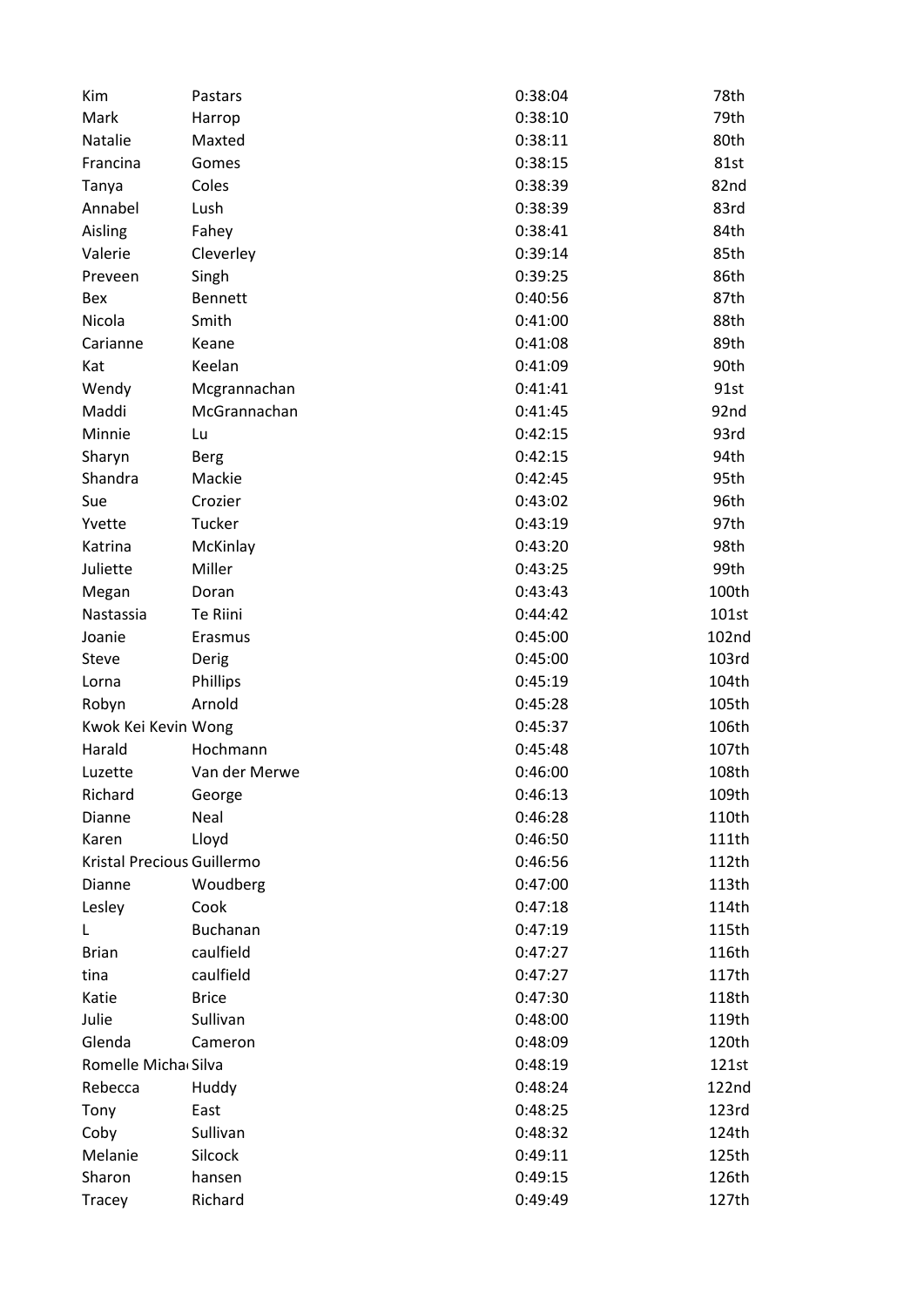| Crystal      | Southey-willis | 0:50:04 | 128th |
|--------------|----------------|---------|-------|
| Roz          | Kurzfeld       | 0:50:14 | 129th |
| Susie        | Woodward       | 0:50:14 | 130th |
| Kahu         | Simon Snr      | 0:50:35 | 131st |
| Stephanie    | Paranihi-Simon | 0:50:35 | 132nd |
| Tracey       | Meikle         | 0:50:42 | 133rd |
| <b>Tracy</b> | Hook           | 0:51:00 | 134th |
| Wanda        | Geldenhuys     | 0:51:03 | 135th |
| Ariah        | Scheib-Prasad  | 0:51:11 | 136th |
| Vicky        | Shaw           | 0:51:23 | 137th |
| Nicole       | Hill           | 0:51:29 | 138th |
| Apii         | Viti           | 0:51:48 | 139th |
| Helen        | Anderson       | 0:51:53 | 140th |
| Maria        | Green          | 0:52:01 | 141st |
| Rachel       | Meerkerk       | 0:52:14 | 142nd |
| Rachel       | Matthews       | 0:52:20 | 143rd |
| Lisa         | Pilgrim        | 0:52:24 | 144th |
| Nina         | London-Rose    | 0:52:32 | 145th |
| Melanie      | Mcliesh        | 0:52:37 | 146th |
| Lana         | Lobjoit        | 0:52:58 | 147th |
| Liz          | <b>Bennett</b> | 0:53:23 | 148th |
| <b>Nga</b>   | Hughes         | 0:53:32 | 149th |
| Karyn        | Murray         | 0:54:07 | 150th |
| Nicci        | Mardle         | 0:54:07 | 151st |
| Keri         | Duncan         | 0:54:16 | 152nd |
| Anthony      | <b>Beckett</b> | 0:54:22 | 153rd |
| Eileen       | Collinson      | 0:54:22 | 154th |
| Christine    | Hall           | 0:54:26 | 155th |
| Sidonie      | Campbell       | 0:54:49 | 156th |
| Carole       | Arnott         | 0:54:56 | 157th |
| Helen        | Phelan         | 0:55:00 | 158th |
| Lee          | Sheridan       | 0:55:00 | 159th |
| Vicki        | Koopal         | 0:55:19 | 160th |
| Rosemond     | Rose           | 0:56:26 | 161st |
| Cheryl       | Price          | 0:56:39 | 162nd |
| Arliyah      | Windley        | 0:57:00 | 163rd |
| Hellen       | Windley        | 0:57:00 | 164th |
| Karen        | Duckett        | 0:57:00 | 165th |
| Lindy        | Schlaepfer     | 0:57:21 | 166th |
| Eli          | Taru           | 0:57:58 | 167th |
| Narf         | Taru           | 0:57:58 | 168th |
| Anna         | Gatehouse      | 0:58:00 | 169th |
| Liz          | Gill           | 0:58:27 | 170th |
| Gaye         | Lewis          | 0:58:37 | 171st |
| Tracey       | Meikle         | 0:58:38 | 172nd |
| Charles      | Green          | 0:58:40 | 173rd |
| Patricia     | Anderson       | 0:58:46 | 174th |
| Natalie      | Williamson     | 0:58:55 | 175th |
| Natalie      | Swinburne      | 0:59:01 | 176th |
|              |                |         |       |
| Dean         | Rees           | 0:59:07 | 177th |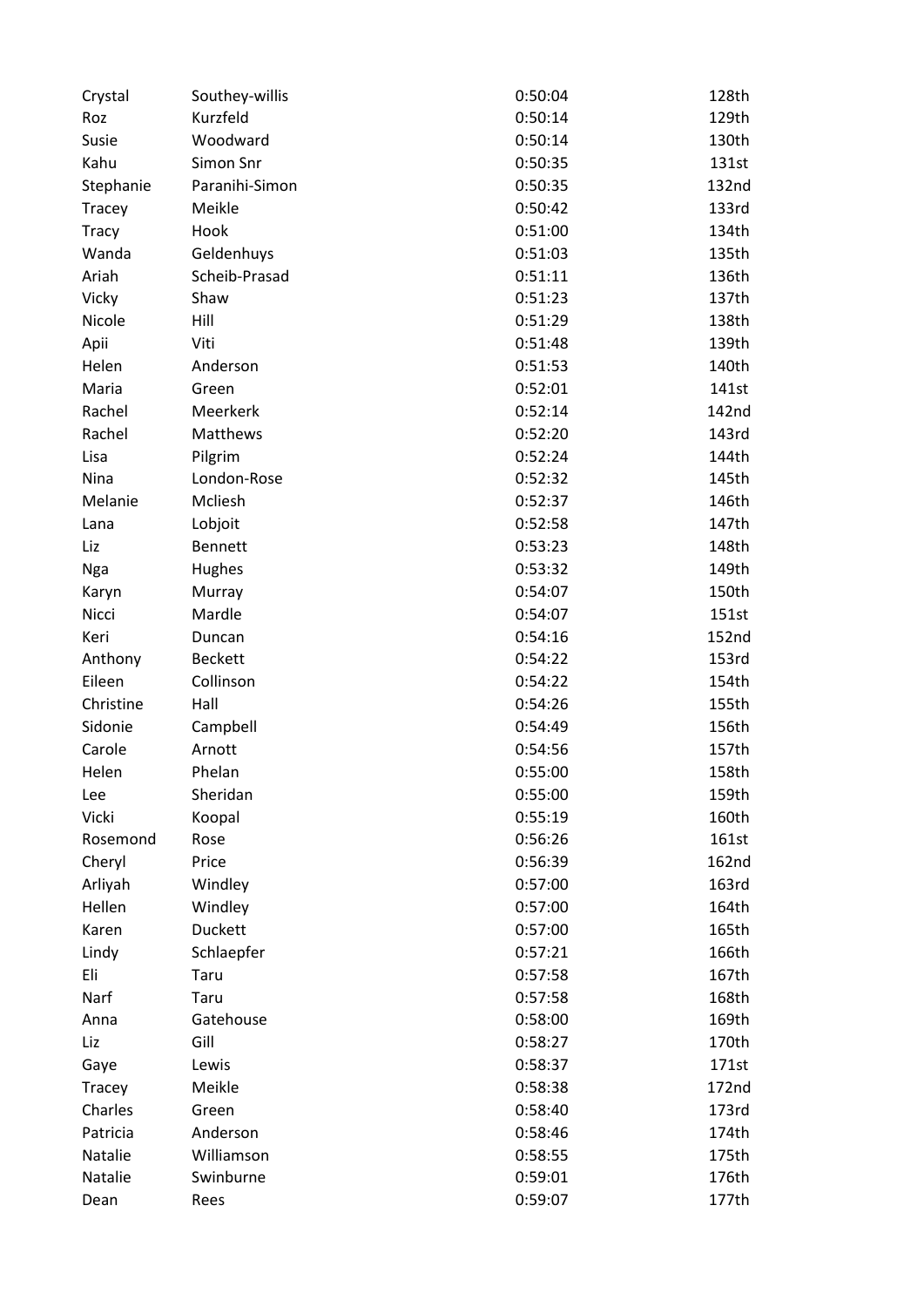| Laynz     | Harding        | 0:59:24 | 178th |
|-----------|----------------|---------|-------|
| Charmayne | Johnstone      | 0:59:29 | 179th |
| Bronwyn   | Gilchrist      | 1:00:00 | 180th |
| Gabrielle | Ng             | 1:00:01 | 181st |
| Jana      | Webber         | 1:00:05 | 182nd |
| Susan     | Jiwan          | 1:00:12 | 183rd |
| Terri     | Pepe           | 1:00:13 | 184th |
| Cathy     | Gulliver       | 1:00:15 | 185th |
| Raelene   | Rees           | 1:00:15 | 186th |
| Connor    | Lennon         | 1:00:21 | 187th |
| Samuel    | van Dyk        | 1:00:21 | 188th |
| Michael   | Gatehouse      | 1:01:00 | 189th |
| Rana      | Heka           | 1:01:01 | 190th |
| Jason     | Maitland       | 1:01:04 | 191st |
| Michele   | White          | 1:01:04 | 192nd |
| Thomas    | Vos            | 1:01:46 | 193rd |
| Kerrin    | Corcoran       | 1:01:58 | 194th |
| Karyn     | Vos            | 1:02:29 | 195th |
| Helen     | Coop           | 1:02:35 | 196th |
| Craig     | Meikle         | 1:03:00 | 197th |
| Emma      | Paterson       | 1:03:03 | 198th |
| Ellisia   | Cleave         | 1:03:18 | 199th |
| Patricia  | Anderson       | 1:03:33 | 200th |
| Kelsey    | Sanson         | 1:03:38 | 201st |
| Tyler     | Robbins        | 1:03:38 | 202nd |
| Karen     | Walsh          | 1:03:42 | 203rd |
| Charmaine | Tawhai         | 1:04:00 | 204th |
| Cuda      | Tawhai         | 1:04:00 | 205th |
| Dorothy   | Willis         | 1:04:00 | 206th |
| Marina    | Wetere         | 1:04:00 | 207th |
| Sheryl    | Willis         | 1:04:00 | 208th |
| Tash      | Wharepapa      | 1:04:06 | 209th |
| Juanita   | McLellan       | 1:05:00 | 210th |
| Deborah   | Connor         | 1:05:02 | 211th |
| Saul      | Connor         | 1:05:02 | 212th |
| Jason     | Paterson       | 1:05:03 | 213th |
| Tiffany   | Paterson       | 1:05:03 | 214th |
| Katherine | West           | 1:05:06 | 215th |
| Viv       | Templeton      | 1:05:13 | 216th |
| Susie     | Woodward       | 1:05:19 | 217th |
| Hans      | Jansen         | 1:05:35 | 218th |
| Sheree    | Jansen         | 1:05:35 | 219th |
| Raewyn    | Tait           | 1:06:00 | 220th |
| Veronica  | Engelbrecht    | 1:06:00 | 221st |
| Karen     | Ah Chong       | 1:06:05 | 222nd |
| Olive     | Koloni         | 1:06:05 | 223rd |
| Regina    | Hyland-Webster | 1:06:05 | 224th |
| Carol     | James          | 1:06:40 | 225th |
| Scotty    | Martin         | 1:06:44 | 226th |
|           |                |         |       |
| Kirsty    | Farrant        | 1:07:33 | 227th |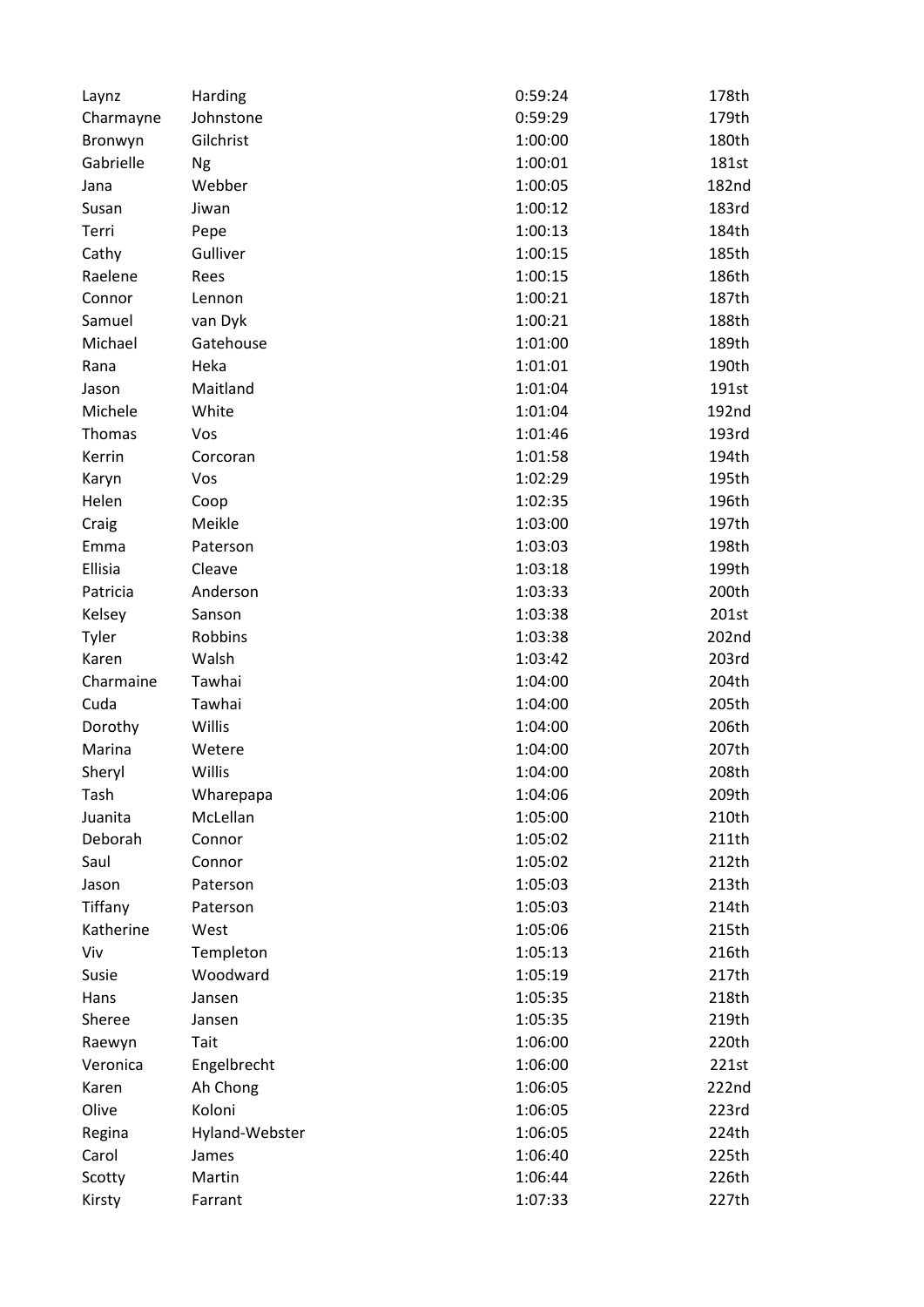| Milli                       | Carrington               | 1:08:09 | 228th |
|-----------------------------|--------------------------|---------|-------|
| Tina                        | McLeod                   | 1:08:11 | 229th |
| Shelly                      | Anderson                 | 1:08:22 | 230th |
| Marie                       | Hewlett                  | 1:08:28 | 231st |
| Elma                        | Seator                   | 1:08:56 | 232nd |
| Judith                      | <b>Brouwer</b>           | 1:09:08 | 233rd |
| Craig                       | Featherstone             | 1:09:59 | 234th |
| Jonni                       | <b>Tipler</b>            | 1:10:02 | 235th |
| Karen                       | Shaw                     | 1:10:31 | 236th |
| Raihera                     | Heka                     | 1:10:32 | 237th |
| QJ                          | KARAITIANA               | 1:10:33 | 238th |
| Danni-Marie                 | <b>Sutherland Dobson</b> | 1:11:05 | 239th |
| A                           | Stewart                  | 1:11:11 | 240th |
| Red Hibiscus ðŸ Love â¤ï .• |                          | 1:11:39 | 241st |
| Isobel                      | Scott                    | 1:12:09 | 242nd |
| Leslie                      | Ireland                  | 1:12:23 | 243rd |
| Penny                       | Cherry                   | 1:13:00 | 244th |
| Annette                     | Featherstone             | 1:13:43 | 245th |
| nicole                      | hill                     | 1:14:26 | 246th |
| Heather                     | Urquhart                 | 1:14:45 | 247th |
| Lara                        | Pollard                  | 1:16:08 | 248th |
| Lorraine                    | Thompson                 | 1:16:11 | 249th |
| Carol                       | <b>Bewley</b>            | 1:16:13 | 250th |
| Melissa                     | Chapman                  | 1:16:32 | 251st |
| Katie                       | Coplestone-Tipler        | 1:17:10 | 252nd |
| Nigel                       | Michels                  | 1:17:16 | 253rd |
| Lesley                      | Wiseman                  | 1:18:44 | 254th |
| Chelcie                     | Kite                     | 1:19:01 | 255th |
| Michele                     | Lutton                   | 1:19:01 | 256th |
| Bethany                     | Fox                      | 1:19:49 | 257th |
| Danielle                    | Le Brun                  | 1:20:00 | 258th |
| Catherine                   | McAllister               | 1:21:28 | 259th |
| Tracey                      | Papuni                   | 1:21:32 | 260th |
| Kelvin                      | Leach                    | 1:21:45 | 261st |
| <b>LYNNE</b>                | <b>CURLE</b>             | 1:22:00 | 262nd |
| Lee                         | O'Callaghan              | 1:22:19 | 263rd |
| Hayden                      | Everatt                  | 1:23:23 | 264th |
| Michelle                    |                          | 1:23:34 | 265th |
| Annemieke                   | Knight<br>de Wit         | 1:23:38 |       |
|                             |                          |         | 266th |
| Dawn                        | Franklyn                 | 1:23:44 | 267th |
| Ann                         | Mclachlan                | 1:23:45 | 268th |
| Rodger                      | Uden                     | 1:24:34 | 269th |
| Jo                          | Mattingly                | 1:25:01 | 270th |
| Christiaan                  | Schalkwyk                | 1:29:04 | 271st |
| Cornelia                    | Schalkwyk                | 1:29:05 | 272nd |
| Delwyn                      | Campi                    | 1:29:33 | 273rd |
| Hayley                      | Morton                   | 1:31:28 | 274th |
| Jennie                      | Knox                     | 1:32:41 | 275th |
| Hayley                      | Morton                   | 1:33:25 | 276th |
| Heather                     | McGregor                 | 1:35:48 | 277th |